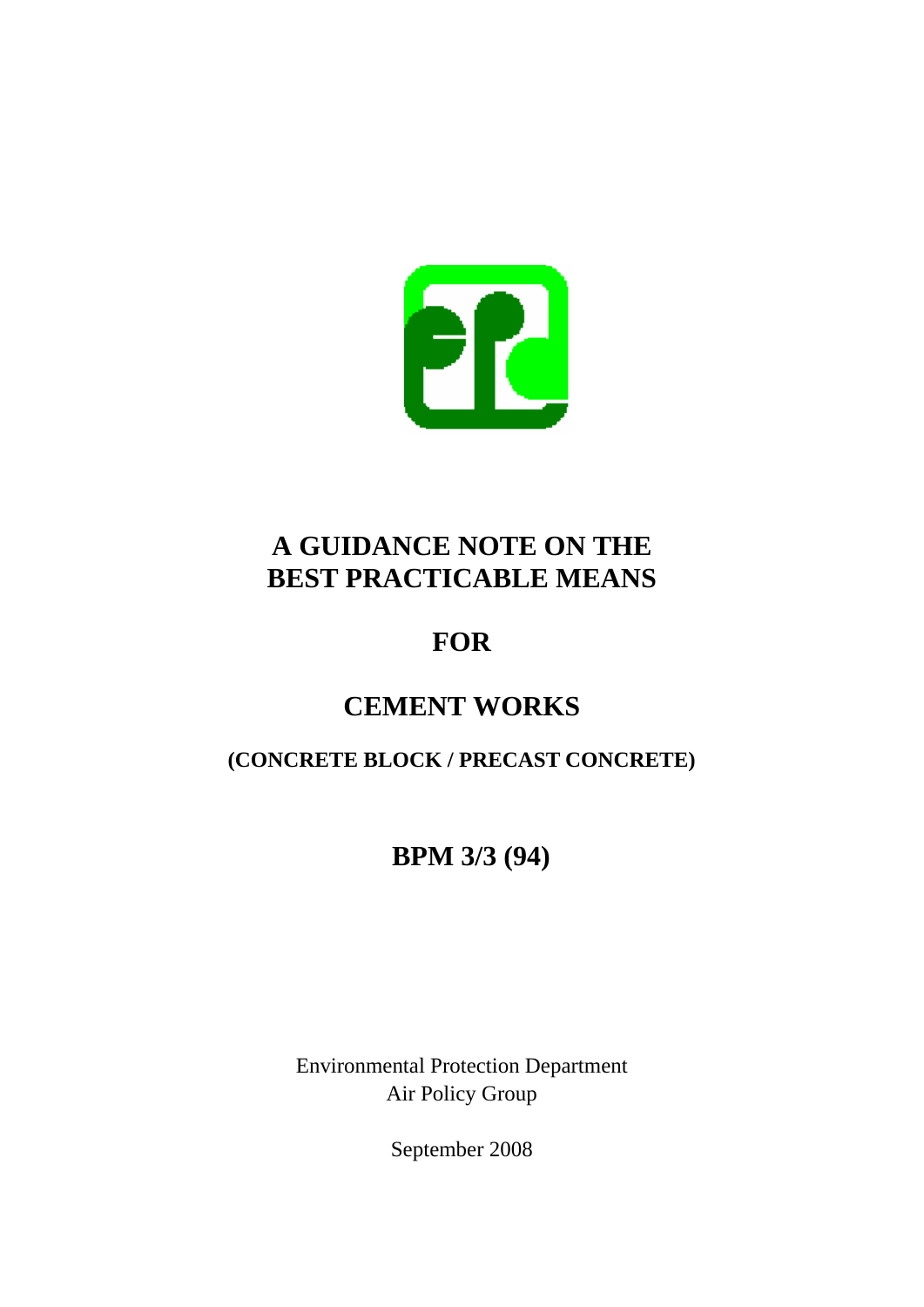# **1. INTRODUCTION**

- 1.1 This Note is one of a series issued by the Environmental Protection Department to provide guidance on air pollution management for processes specified under Part IV of the Air Pollution Control Ordinance (the Ordinance). It also serves as a guide for the assessment of an application for Specified Process licence under the Ordinance.
- 1.2 It should be understood that this Note sets out the basic requirements for the applicant to provide and maintain the best practicable means for the prevention of emission of air pollutants. The applicant should recognize that whether a licence is granted or refused, and on what conditions, will depend on all the circumstances of an individual application besides the requirements set out in this Note. The Authority may devise specific requirements for individual facility carrying out the specified process.
- 1.3 This Note covers operations for the production of concrete block / precast concrete which comes within the specified process " Cement Works " described in Schedule 1 to the Ordinance as:

"Works in which the total silo capacity exceeds 50 tonnes and in which cement is handled or in which argillaceous and calcareous materials are used in the production of cement clinker, and works in which cement clinker is ground."

# **2. EMISSION LIMITS**

- 2.1 All emissions to air, other than steam or water vapour, shall be colourless, free from persistent mist or fume, and free from droplets.
- 2.2 Emissions from the specified process and associated processes as covered by this Note shall not:
	- exceed the concentration limit set out in Annex I.
	- (a) exceed the concentration limit set out in Annex I. (b) appear to be as dark as or darker than Shade 1 on the Ringelmann Chart when compared in the appropriate manner with the Ringelmann Chart or an approved device.

# **3. FUEL RESTRICTION**

3.1 All fuels to be used shall comply with the Air Pollution Control (Fuel Restriction) Regulations in force.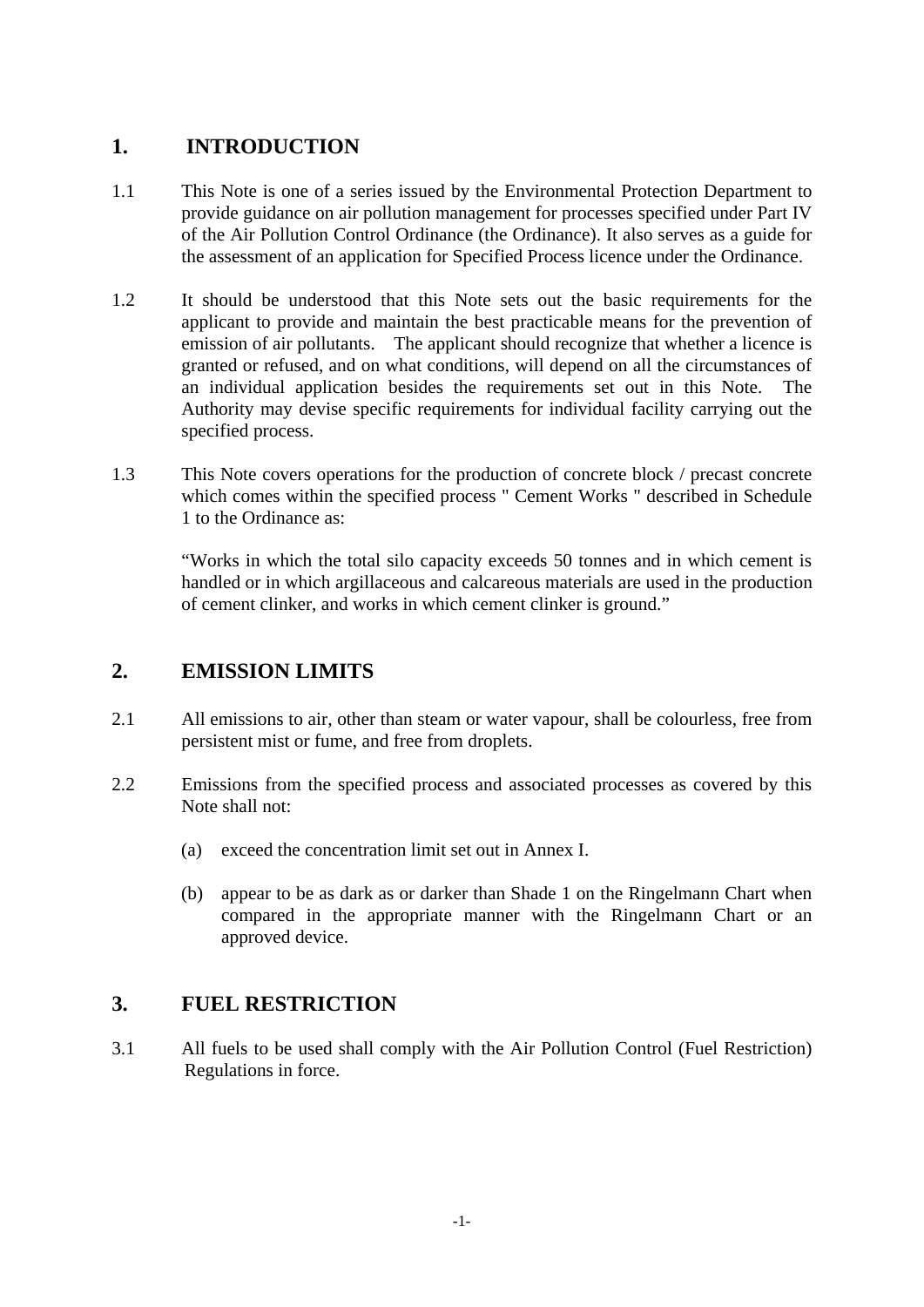### **4. CONTROL OF EMISSIONS**

- 4.1 Emission of air pollutants shall be minimised and controlled to prevent:
	- (a) harm to the environment, or adverse effects to human health;
	- (b) threatening the attainment or maintenance of the relevant air quality objectives;
	- (c) giving rise to an objectionable odour noticeable outside the premises where the process is carried on; and
	- (d) imposing undue constraint on the existing and future development or land use.
- 4.2 Clean energy sources and fuels with proven benefits to air pollution reduction shall be used whenever possible in the relevant specified process and associated operations. The use of electricity or gaseous fuel for process heating or production of goods is always recommended.

#### 4.3 Design of chimney

Chimney includes structures and openings of any kind from or through which air pollutants, generated from combustion, and/or other manufacturing process of the plant, may be emitted.

- 4.4 The design of chimneys is to be determined by mathematical or physical dispersion modelling techniques acceptable to the Authority. The aims are to ensure:
	- (a) the relevant Air Quality Objectives (AQOs) will not be threatened;
	- (b) the emission of non-AQO pollutants, in particular, heavy metals and carcinogenic organic compounds, will not cause any adverse effect on human health or environment; and
	- (c) no undue constraint will be incurred to existing and future development or land use.
- 4.5 In any case, subject to the requirements of Section 2 of this Note, the design of chimneys shall at least satisfy the following conditions:-
	- (a) Chimney height
		- (i) For combustion process, the final chimney height shall be agreed with the Authority but as a general guideline, the chimney height, in a flat terrain situation, should as far as practicable be at least Building Height + 1.5 x Building Width or Building Height, whichever is the lesser. Suitable adjustment should be made to take into account local meteorological data, local topography and background air pollutant concentrations. In any case, the chimney height shall not be less than 3 metres plus the building height.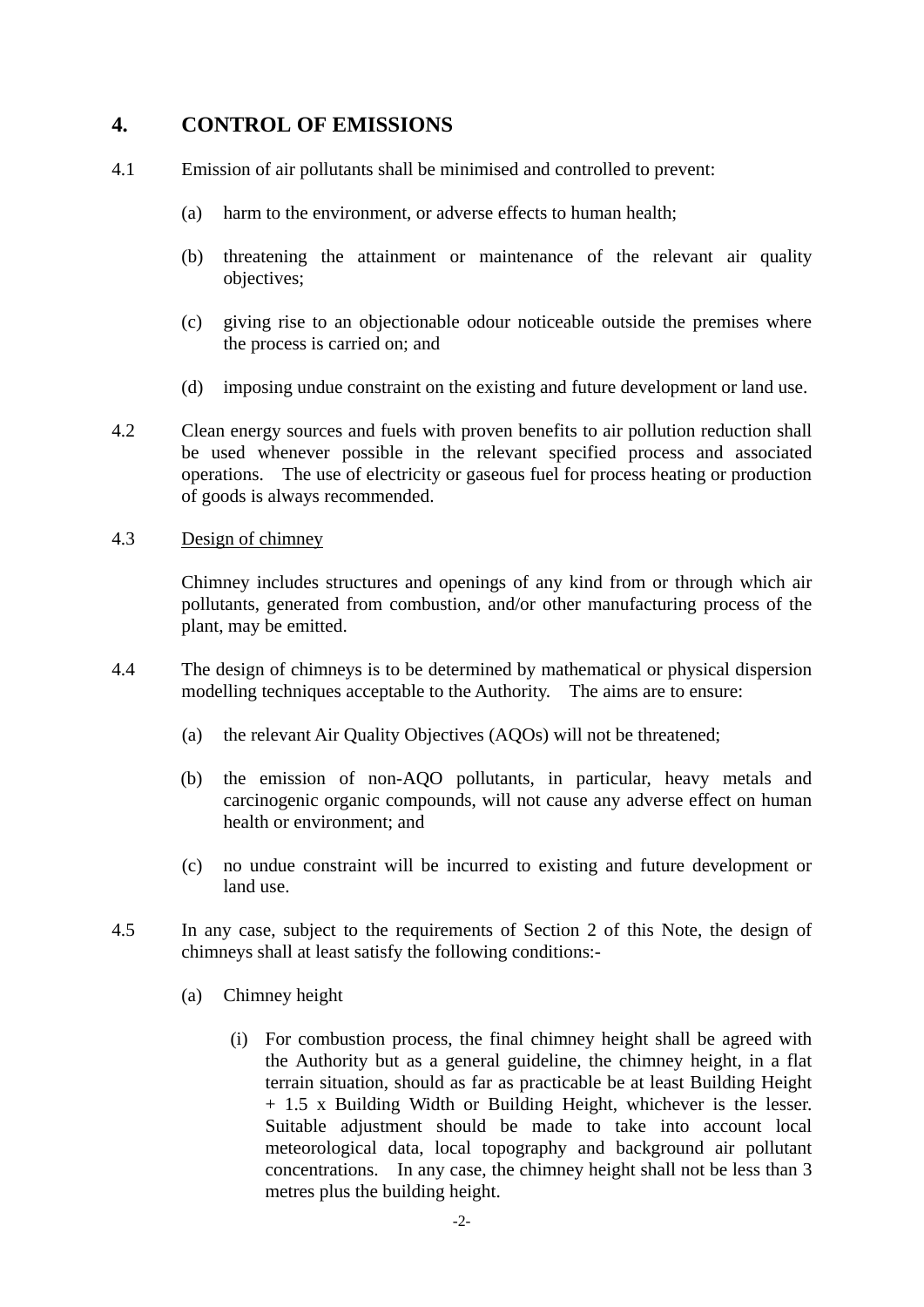- (ii) For non-combustion process, the same guideline as above shall be observed as far as practicable.
- (b) Efflux velocity

The efflux velocity, whenever practicable, shall be at least 1.5 times of the wind speed at the chimney top. In any case, it shall not be less than 15 m/s at full load condition.

(c) Exit temperature

For combustion process, the exit temperature shall not be less than the acid dew point and in any case shall not be less than 80°C.

(d) Mode of discharge

Release to air from chimneys shall be directed vertically upwards and not restricted or deflected by the use of, for example, plates, caps, or cowls. The weather protection device of a chimney, if used, should be properly designed so as not to restrict the upward movement of gas flow.

4.6 Exhaust from dust arrestment plant (non-combustion process)

Wherever possible the final discharge point from particulate matter arrestment plant, where it is not necessary to achieve dispersion of the residual pollutants, should be at low level to minimise the effect on the local community in case of abnormal emissions and to facilitate maintenance and inspection.

# **5. OPERATION AND MAINTENANCE**

- 5.1 Requirements include not only the provision of the appliances, but the proper operation and maintenance of equipment, its supervision when in use and the training and supervision of properly qualified staff. Specific operation and maintenance requirements may be specified for individual equipment.
- 5.2 Malfunctioning and breakdown of the process or air pollution control equipment which would cause exceedance of the emission limits or breaches of other air pollution control requirements should be reported to the Authority within 3 working days.

### **6. FUGITIVE EMISSION CONTROL**

6.1 Boundary Ambient Standards

| Total suspended particulates      | $260 \mu g/m^3$ (24-hour average)            |
|-----------------------------------|----------------------------------------------|
| Respirable suspended particulates | 180 $\mu$ g/m <sup>3</sup> (24-hour average) |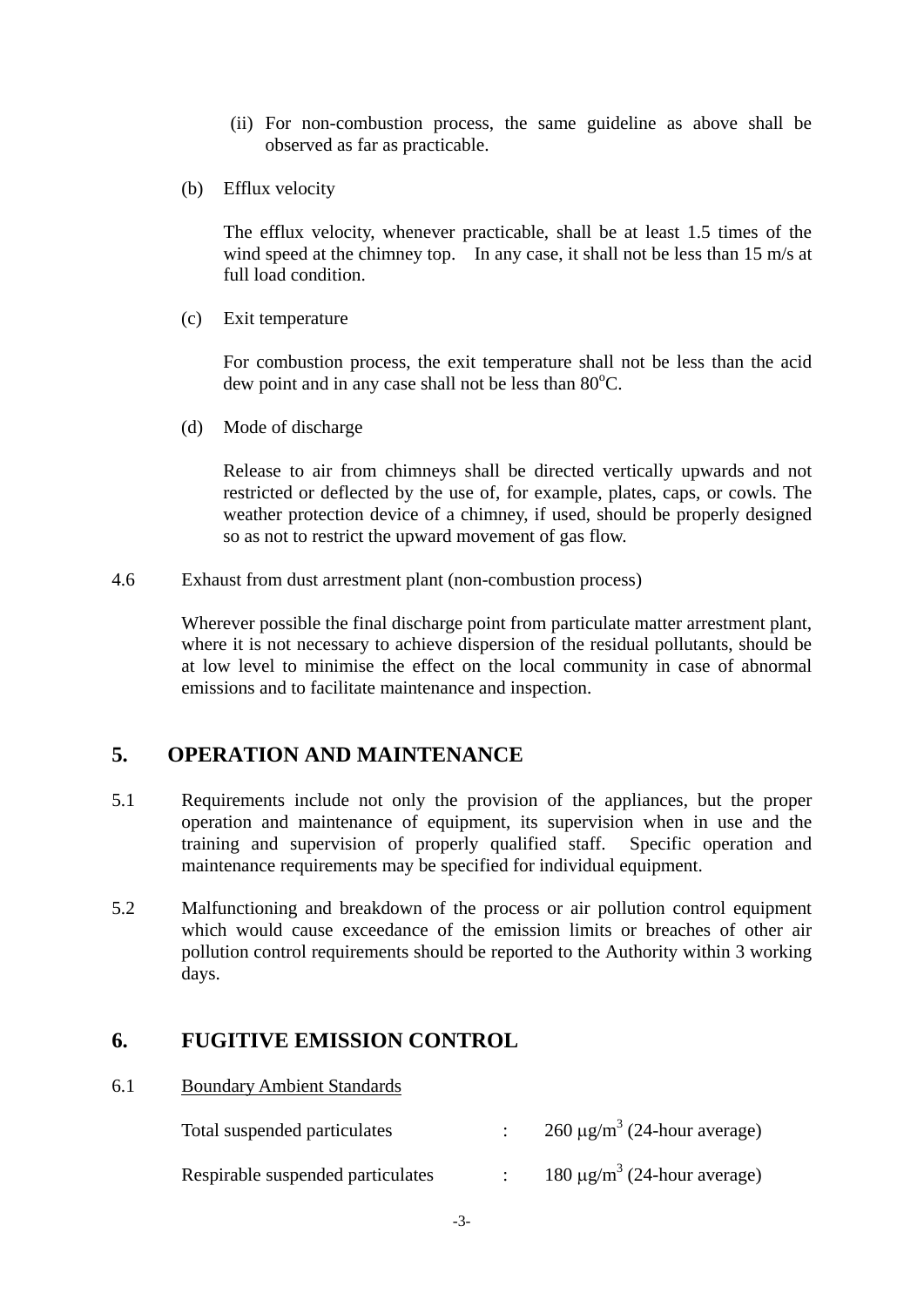#### Odour : 2 odour units

*(Note: An odour unit is the measuring unit of odour level and is analogous to pollution concentration. In this context, the odour level is defined as the ratio of the volume which the sample would occupy when diluted with air to the odour threshold, to the volume of the sample. In other words, one odour unit is the concentration of odorant which just induces an odour sensation.)* 

#### 6.2 Engineering Design/Technical Requirements

To be agreed with the Authority. As a general guidance, the loading, unloading, handling and storage of fuel, raw materials, products, wastes or by-products should be carried out in a manner acceptable to the Authority so as to prevent the release of:

- (a) visible dust emission; and/or
- (b) other noxious or offensive emissions.
- 6.3 Without prejudice to the generality of the above general requirements, the following control measures shall be implemented:

#### Cement and Other Dusty Materials

- system acceptable to the Authority. All dust-laden air or waste gas generated by 6.4 The loading, unloading, handling, transfer or storage of cement, pulverised fuel ash (PFA) and/or other equally dusty materials shall be carried in a totally enclosed the process operations should be properly extracted and vented to fabric filtering system to meet the emission limits stipulated in Section 2 of this Note.
- fitted with audible high level alarms to warn of over-filling. The high-level alarm 6.5 Cement, PFA and/or other equally dusty materials shall be stored in storage silo indicators shall be interlocked with the material filling line such that in the event of the silo approaching an overfilling condition, an audible alarm will operate, and after 1 minute or less the material filling line will be closed.
- 6.6 Vents of all silos shall be fitted with fabric filtering system to meet the emission limits stipulated in Section 2 of this Note.
- 6.7 Vents of cement/PFA weighing scale shall be fitted with fabric filtering system to meet the emission limits stipulated in Section 2 of this Note.
- 6.8 Seating of pressure relief valves of all silos shall be checked, and the valves reseated if necessary, before each delivery.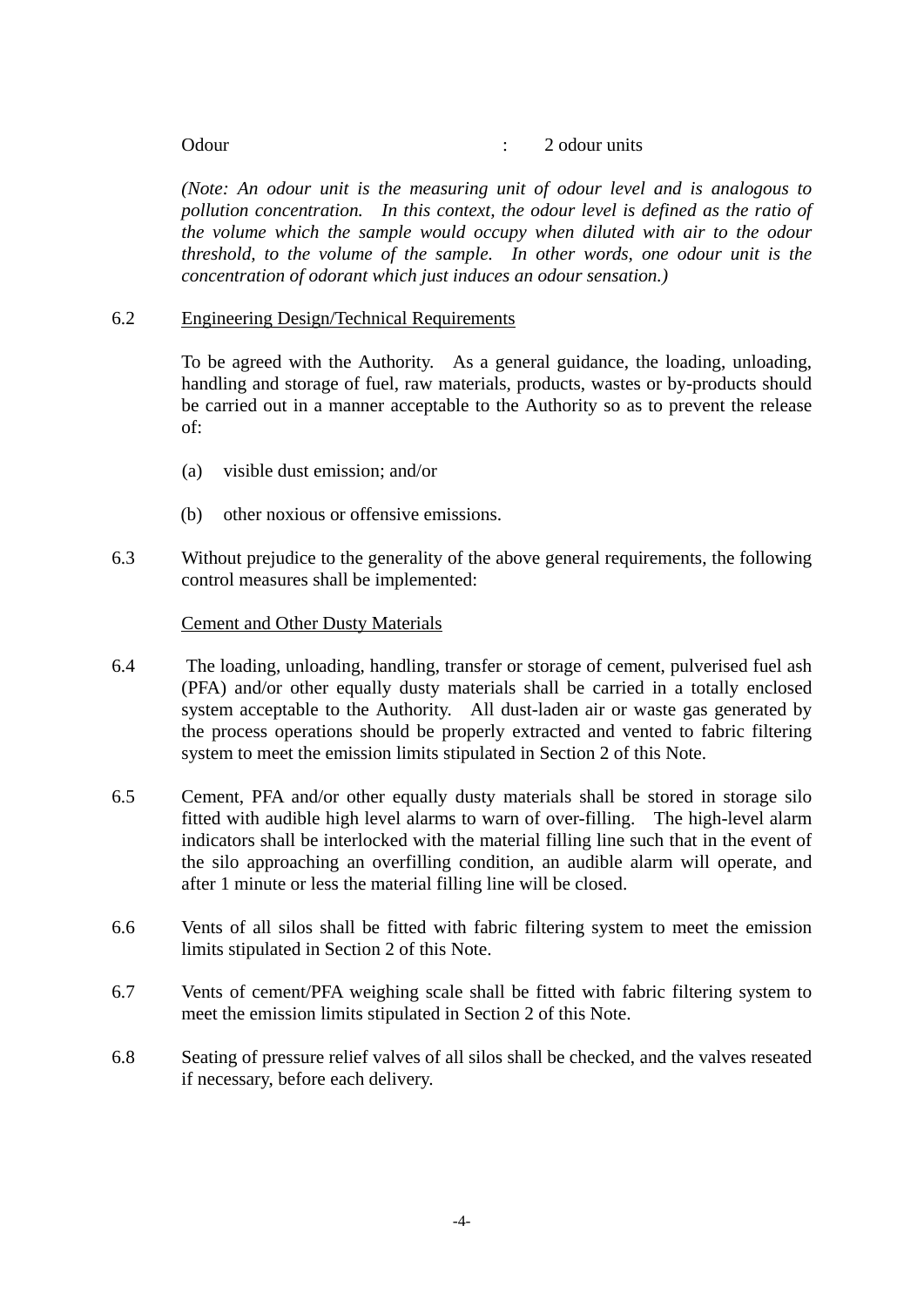#### Other Raw Materials

- 6.9 The loading, unloading, handling, transfer or storage of other raw materials which may generate airborne dust emissions such as crushed rock, sand, stone aggregate, shall be carried out in such a manner to prevent or minimise dust emissions.
- 6.10 The materials mentioned in paragraph 6.9 above shall be adequately wetted prior to and during the loading, unloading and handling operations. Manual or automatic water spraying system shall be provided at all unloading areas, stock piles and material discharge or transfer points.
- 6.11 All receiving hoppers for unloading materials mentioned in paragraph 6.9 above shall be enclosed on three sides up to 3 metres above the unloading point. In no case shall these hoppers be used as the material storage devices.
- 6.12 The belt conveyor for handling materials mentioned in paragraph 6.9 above shall be enclosed on top and 2 sides with a metal board at the bottom to eliminate any dust emission due to wind-whipping effect. Other type of enclosure will also be accepted by the Authority if it can be demonstrated that the proposed enclosure can achieve same performance.
- 6.13 All conveyor transfer points shall be totally enclosed. Openings for the passage of conveyors shall be fitted with adequate flexible seals.
- 6.14 Scrapers shall be provided at the turning points of all conveyors to remove dust adhered to the belt surface.
- 6.15 Conveyors discharged to stockpiles of materials mentioned in paragraph 6.9 above shall be arranged to minimise free fall as far as practicable. All free falling transfer points from conveyors to stockpiles shall be enclosed with chute(s) and water sprayed.
- 6.16 Aggregates with a nominal size less than or equal to 5 millimeters should be stored in totally enclosed structure such as storage bin and should not be handled in open area. Where there is sufficient buffer area surrounding the cement works, ground stockpiling may be used. The stockpile shall be enclosed at least on top and 3 sides and with flexible curtain to cover the entrance side.
- 6.17 Aggregates with a nominal size greater than 5 millimeters should preferably be stored in a totally enclosed structure. If open stockpiling is used, the stockpile shall be enclosed on 3 sides with enclosure wall sufficiently higher than the top of the stockpile to prevent wind whipping.
- 6.18 The opening between the storage bin and weighing scale of the materials mentioned in paragraph 6.9 above shall be fully enclosed.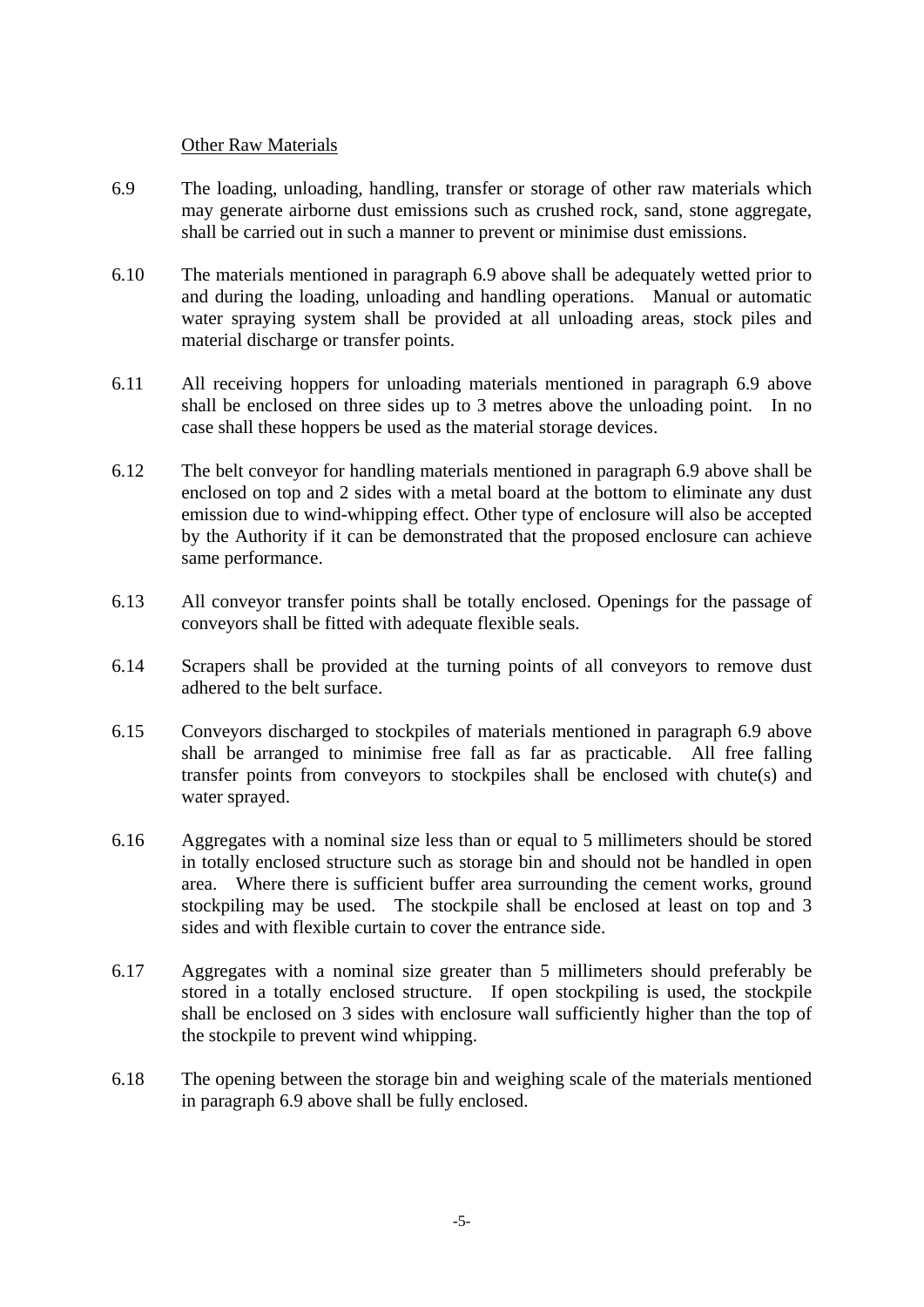#### Material Mixing

6.19 The mixing processes including loading of cement and other materials to the mixer shall be carried out in a totally enclosed system. The dust-laden air shall be vented to dust arrestment plant to meet the particulate limit in Section 2 of this Note.

### Vehicles

- 6.20 All practicable measures shall be taken to prevent or minimise the dust emission caused by vehicle movement.
	- (a) All access and route roads within the premises shall be paved and adequately wetted.
	- (b) Vehicle cleaning facilities shall be provided and used by all vehicles leaving the premises to wash off any dust and/or mud deposited on the wheels and/or vehicle body.

#### Odorous Emissions

6.21 The odorous emission from any process including moulding, curing and setting of the raw materials, intermediate products and products shall be minimised. necessary, suitable local extraction and arrestment plant should be installed in order to meet the ambient odour limit of 2 odour units stipulated in paragraph 6.1 above.

#### Housekeeping

6.22 A high standard of housekeeping shall be maintained. All spillages or deposits of materials on ground, support structures or roofs shall be cleaned up promptly by a cleaning method acceptable to the Authority. Any dumping of materials at open area shall be prohibited.

### **7 MONITORING REQUIREMENTS**

- 7.1 Parameters and sampling frequency will be determined by the Authority. However, the following parameters should be monitored as specified below:
	- (a) Process Monitoring

Total monthly raw input, product output and material stock (by manual recording), and other essential operating parameter(s) which may significantly affect the emission of air pollutants.

(b) Ambient Monitoring

|                | At site boundary and/or any other Total suspended particulates and/or |  |  |                                                               |  |  |                                    |  |  |
|----------------|-----------------------------------------------------------------------|--|--|---------------------------------------------------------------|--|--|------------------------------------|--|--|
|                |                                                                       |  |  | locations acceptable to the respirable suspended particulates |  |  |                                    |  |  |
| Authority      |                                                                       |  |  |                                                               |  |  | (at least one 24-hour sample per 6 |  |  |
| calendar days) |                                                                       |  |  |                                                               |  |  |                                    |  |  |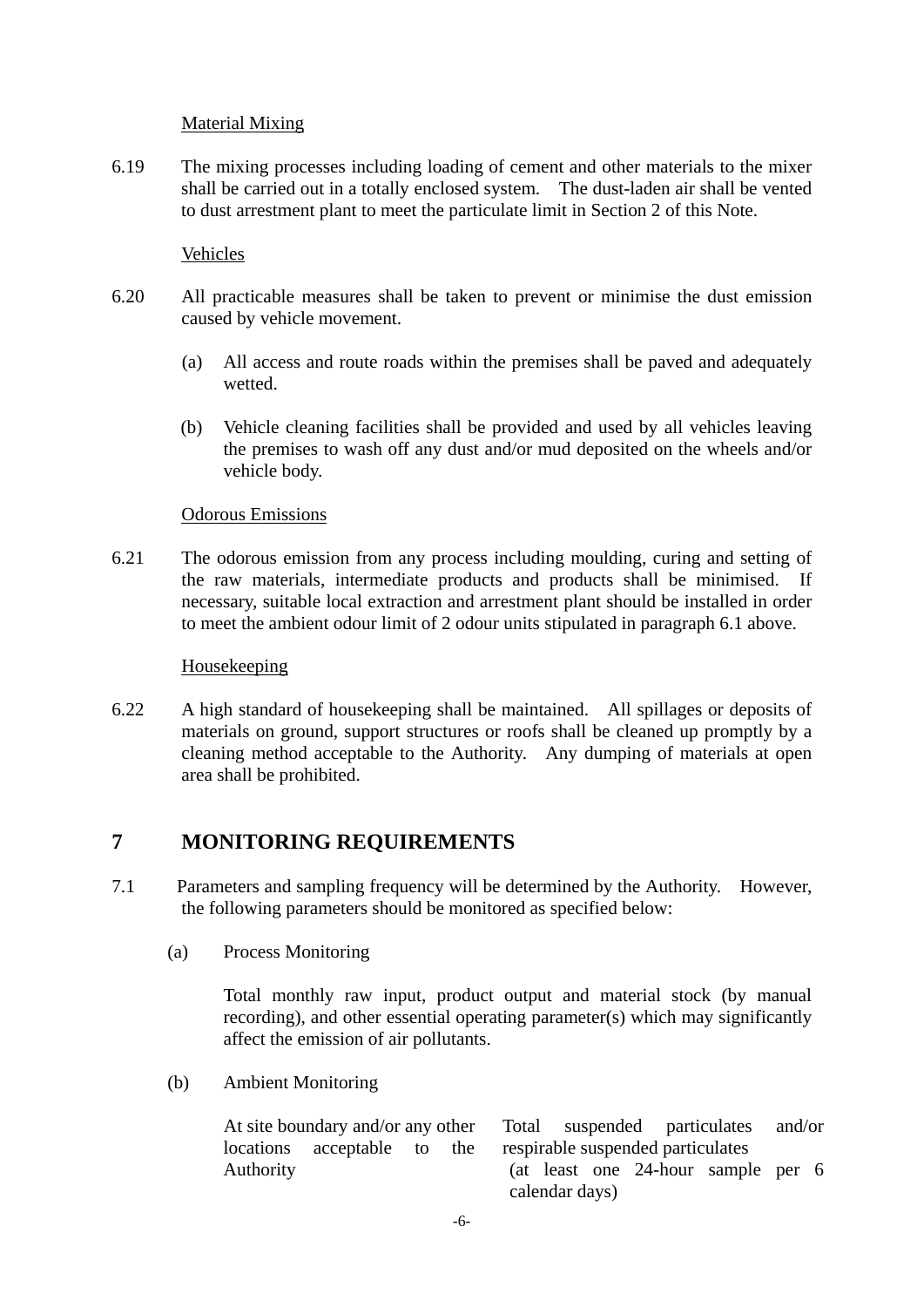# **8 COMMISSIONING**

8.1 Commissioning trials (to be witnessed by the Authority whenever appropriate) shall be conducted to demonstrate performance and capability of the air pollution control measures and a report of commissioning trial shall be submitted to the Authority within 1 month after completion of the trial.